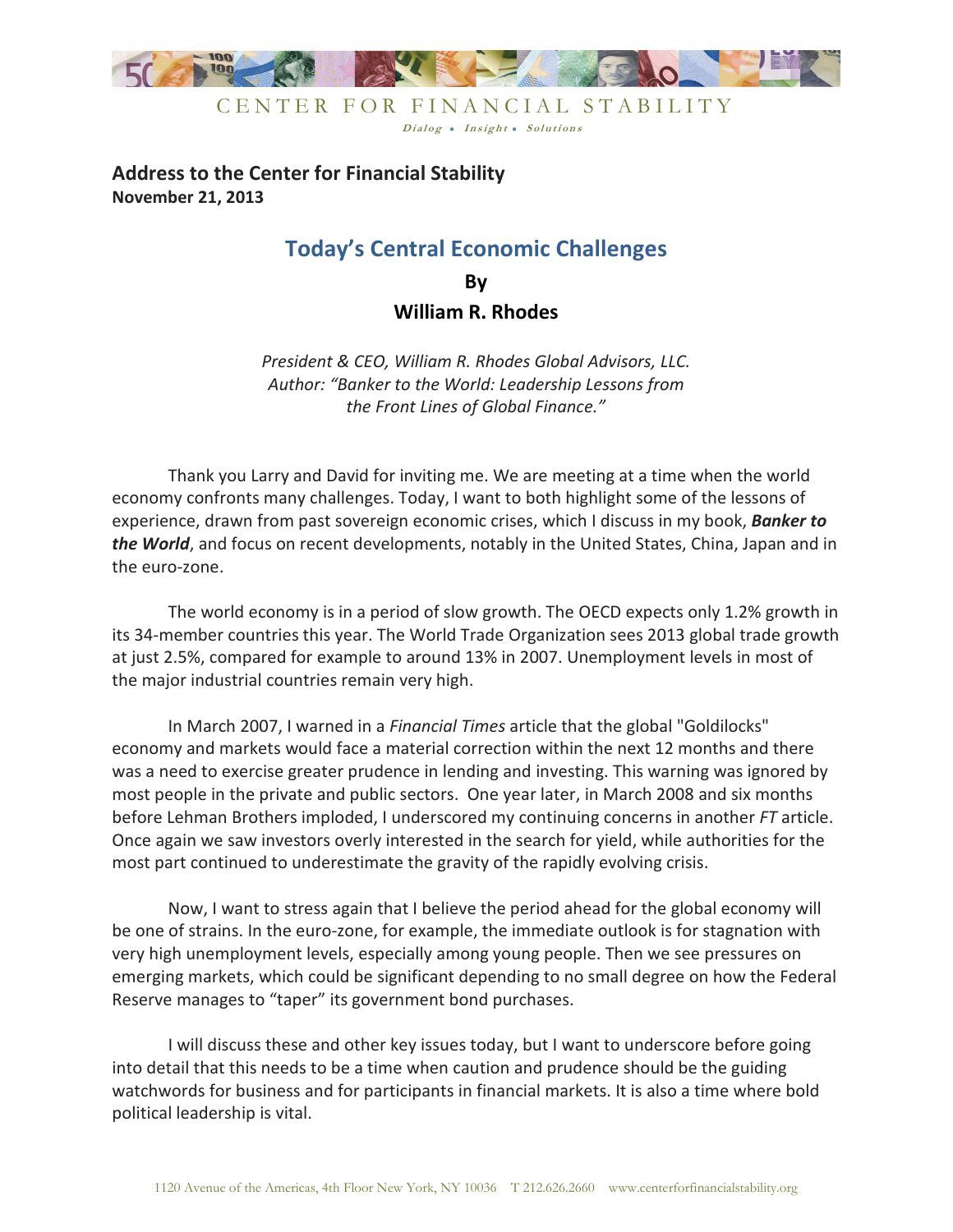

CENTER FOR FINANCIAL STABILITY Dialog . Insight . Solutions

#### **Key Lessons from Past Crises**

Against this background, permit me to highlight briefly some of the lessons that need to be drawn from the experiences of managing sovereign economic crises, notably the Latin American crisis of the 1980s and the Asian financial crisis of the late 1990s. In the Forward to my book I underscore the importance of these lessons as we look at the persistent difficulties within the euro-zone.

In sum, here are seven important lessons:

- 1. First, each country is unique. There can be no single formula that applies to all countries at the same time. A cookie-cutter approach does not work – the depth and breadth of today's euro-zone crisis reflects in part the fact that the authorities for too long treated all of the crisis countries in the same way and tried to impose policies of austerity across the board.
- 2. My second point relates to contagion. We must not lose sight of the risks and speed of contagion – be it economic or political, or both. I was pleased last year, after my warnings on this issue, that German Finance Minister Wolfgang Schäuble finally publicly admitted that he and his euro-zone colleagues had underestimated the dangers of contagion. It was a costly error.
- 3. Thirdly, Paul Volcker taught me back in 1982 when he was Chairman of the Federal Reserve Board that the longer one waits to take tough decisions in times of crisis, the more difficult it is to stem the tide and curb the ensuing increase in losses. Postponement of the start of the "tapering" by the Fed could, for example, prove to be costly if not handled in a proper manner.
- 4. Fourth When in crisis, reforms and measures that a government can present to the population as being home grown in origin rather than imposed by an external source have a greater chance of acceptance by its people. We saw such leadership in times of crisis in Brazil (1994), in South Korea (1998) and in Turkey (2001) – we have not seen it in the euro-zone.
- 5. Fifth the focus needs to be on growth: reforms must provide a country and its people with a sense that any austerity or fiscal reform program will provide a road to sustainable growth in the future. An emphasis on restoring and sustaining growth needs to be central to public policy.
- 6. Sixth, private sector participation must be involved in any country reform program from the beginning. In most cases, it holds the majority of the debt and can ultimately help the country return to the capital markets with access to financing at reasonable rates.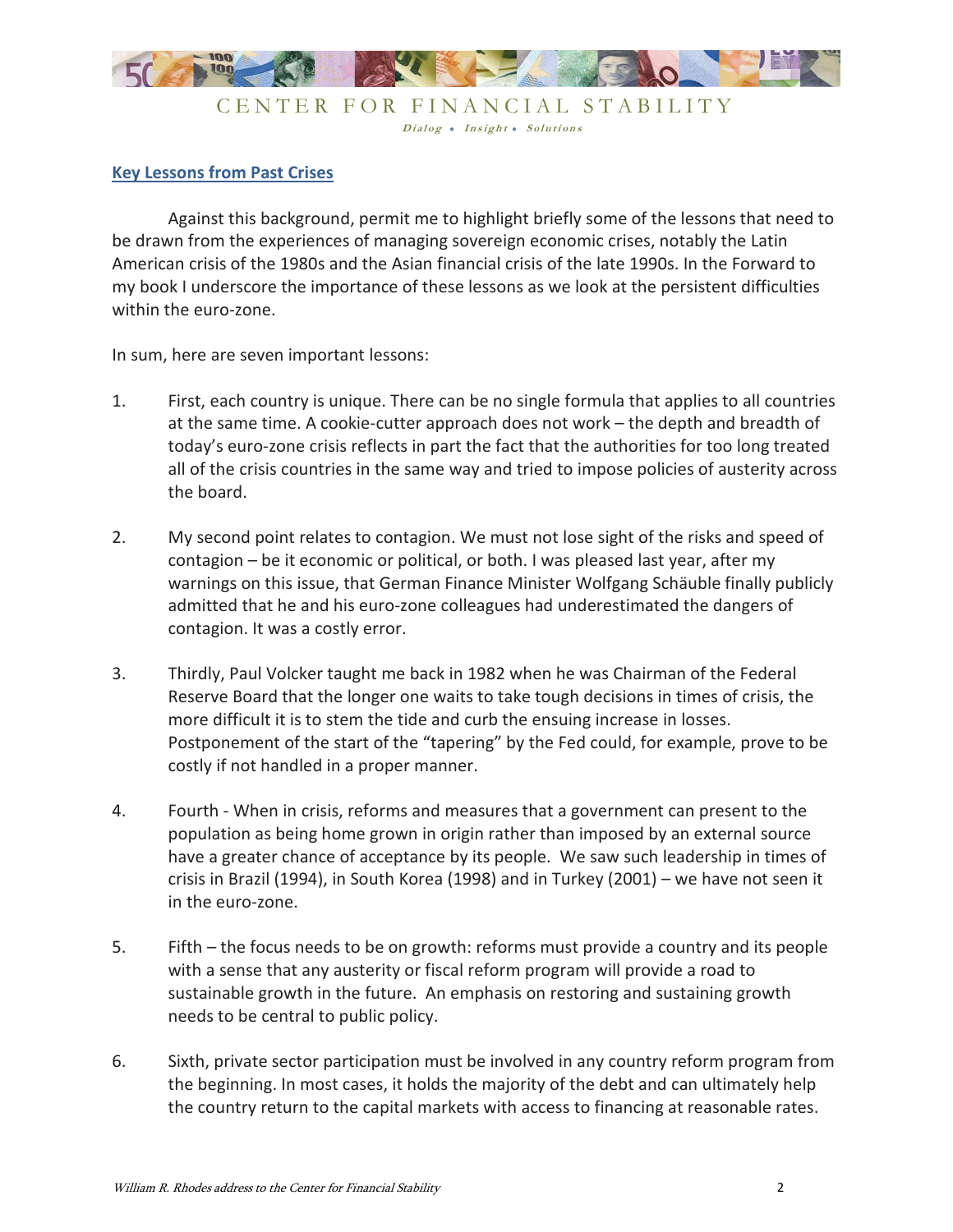

CENTER FOR FINANCIAL STABILITY Dialog • Insight • Solutions

7. Finally – There has to be strong and courageous political leadership to implement unpopular, but necessary reforms. I would suggest, for example, that we have not seen enough of this in the United States in recent times, let alone in Europe.

The key is to seize the moment, announce measures clearly and firmly, explain why they are essential and detail plans, including timelines, for their implementation.

Leadership in times of crisis requires the patience to see the reform process through and the ability to successfully sell such programs at home.

#### **Global Economic Concerns Today**

 Against this background, permit me now to turn to current global economic and financial issues and offer some perspectives based on the lessons of experience that I have just highlighted. I shall highlight a wide range of issues and then in our discussion I will gladly go deeper on any of the topics that interest you the most.

## **The United States**

Let me start here at home. The economy is recovering – but painfully slowly and is unlikely to grow by more than 2% this year, while estimates for 2014 are around 2.5% to 3%.

Business confidence to invest is weakened by the politics that dominate Washington. There are some indications that there may be a short-term budget deal, agreement to modify the impact of sequestration and avoid the risk of another government shut-down, while moving forward to raise the debt ceiling. I am hopeful that this will be the case come January.

However, such deals are fundamentally stopgap solutions. There has to be longer-term, fundamental budget reform. The entitlement programs – and now we need to place Obamacare (the Affordable Care Act) in the mix with Social Security and Medicaid and Medicare – must be modified to be sustainable. The bad news is that I do not see the compromises being shaped in the near- or medium-term. Such failure will weigh heavily on confidence and therefore on economic growth.

Meanwhile, Bernanke hands over to Yellen as the start of a course change in monetary policy emerges. "Tapering" could start as soon as next month and if not, then it should certainly start early in 2014. The pace of "tapering" will be crucial – not just for the domestic economy, but also for every economy in the world.

Talk of "tapering" earlier this year impacted emerging markets. Once "tapering" starts in earnest, the impact on investment flows in and out of emerging markets could be most challenging. Managing the "tapering" process will test the Fed and its new Chair. Central bank coordination across the world will be vital to avoid excessive financial market volatility.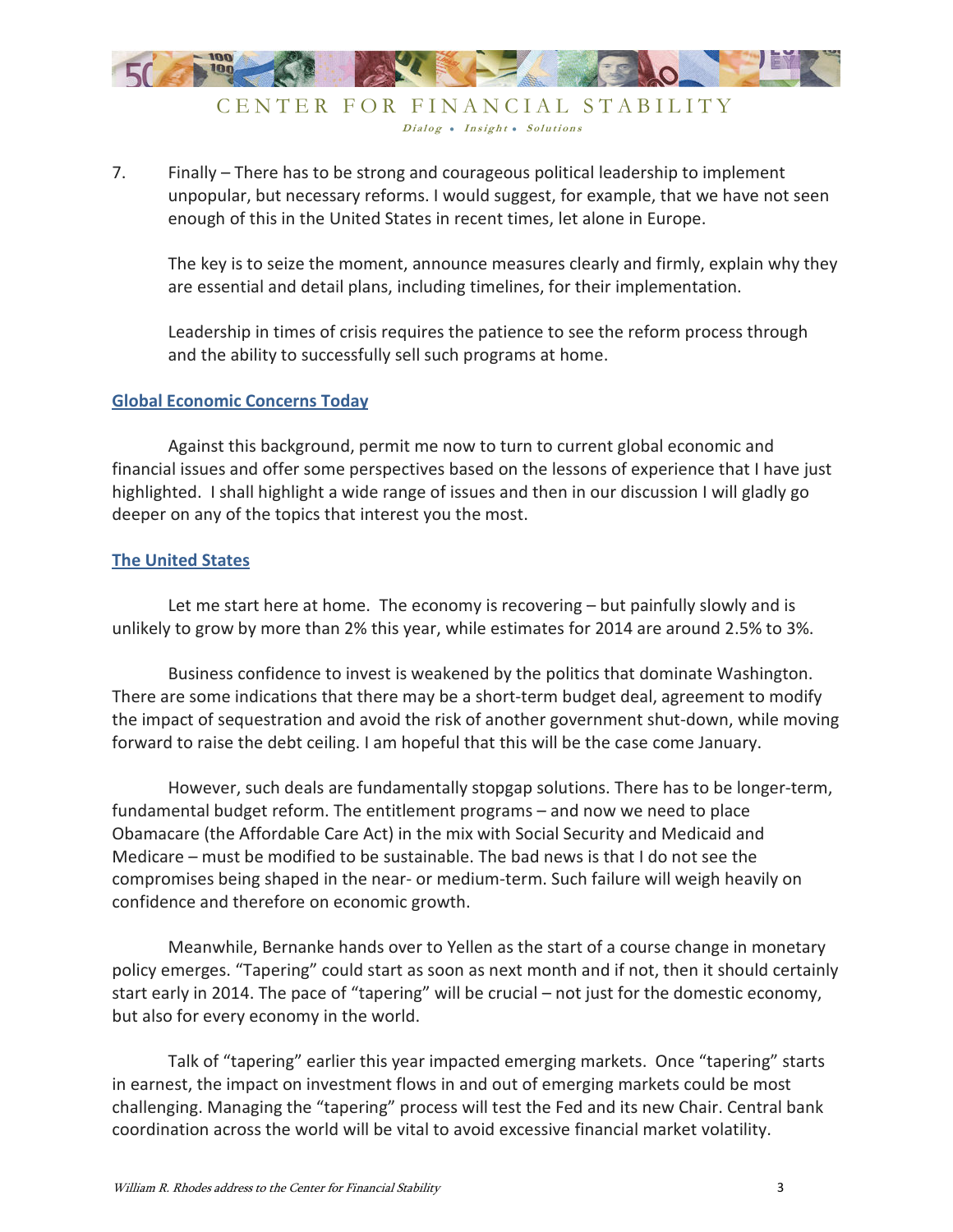

CENTER FOR FINANCIAL STABILITY Dialog . Insight . Solutions

Fed communications will be key and here the recent record is not encouraging. I hope lessons have been learned. Perhaps, Janet Yellen and her Fed Board colleagues will accept the view noted on September 26 in a speech in Frankfurt given by Fed Governor Jeremy Stein, who stressed that what is particularly important for the central bank now is – and I quote – "Doing everything we can to ensure that this difficult transition is implemented in as transparent and predictable a manner as possible. On this front, I think it is safe to say that there may be room for improvement."

Postponing policy changes can involve risks. Earlier I stressed the lesson that delay in taking resolute policy actions can add to problems down the road. I think this is now a risk when we look at how the Fed is going to move away from its exceptionally easy monetary policy. The Fed's balance sheet has ballooned from some \$800 billion to close to \$4 trillion since the beginning of quantitative easing. Over time if this exit is not handled well then it could become a problem for our economy and create future economic bubbles.

#### **China's Important Changes**

 Permit me now to turn to China, the world's second largest economy. I have been to China 5 times in the last year, and about 70 times over the last two decades. On each visit I gain deeper insights into many aspects of this fascinating nation.

 We are seeing the most far-reaching change in Chinese economic policies since former leader Deng Xiaoping made his famous 1992 Shenzhen speech. Then, he took his "modernization" program further by stressing the urgent need for the economy to strengthen investment and become far more export-oriented. Now, China's leaders are striving to put in place a new economic model that places domestic consumption at center stage and sees a further and most substantial opening up of the economic system.

 The years of double-digit economic growth in China are over. The challenge before China's leaders is to move to the new model and attain at least 7% annual growth.

 The recently held Third Plenary Session of the 18th Communist Party Central Committee will, probably, go down in history as being as important as similar sessions held in 1978, which was the start of opening the Chinese economy, and in 1993, which set the course toward China joining the World Trade Organization.

You have no doubt read about the decisions to amend the one-child policy, to establish a special council that will provide full power of national security and military matters in the hands of President Xi Jinping, and you may well have also read about the far-reaching plans announced to strengthen migration from rural to urban areas for millions of Chinese and to strengthen the social safety net. These are all important decisions.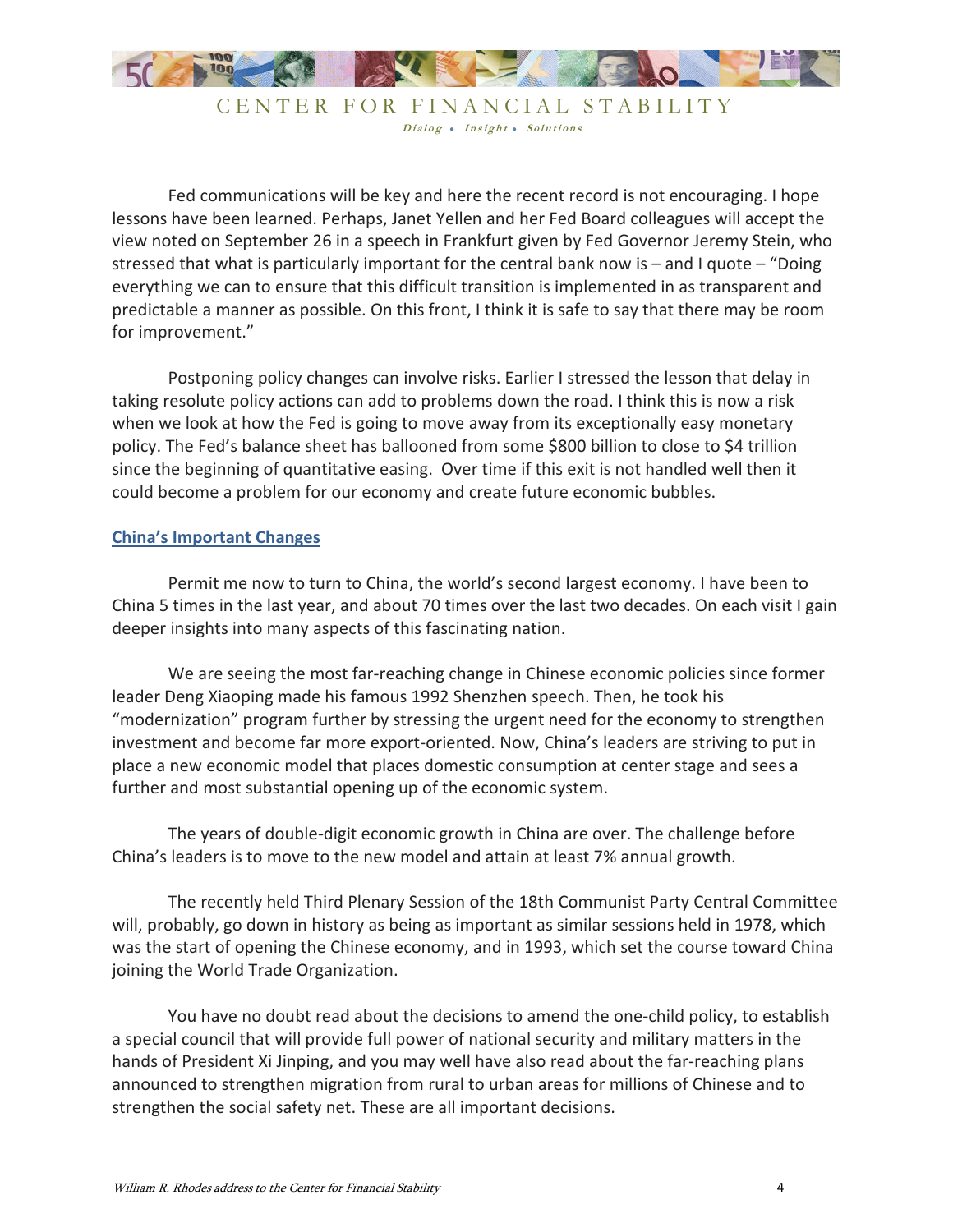

CENTER FOR FINANCIAL STABILITY Dialog • Insight • Solutions

 Permit me to briefly focus on the economic reforms. The Chinese government has released extensive documentation on the decisions taken in the course of the recent Congress. When you read the 60 paragraph abridged version of the government's "Decision on Major Issues Concerning Comprehensively Deepening Reforms," it is striking how absolutely key are the economic reforms within the total framework of reforms that are embraced – social, cultural, governance and political reforms. The many economic reform proposals are far more detailed than the media has reported.

 The plans that have been set may well serve for the next decade. They will see a major strengthening of market forces in China; the gradual transformation of state owned enterprises into far more market-based and better managed institutions; and the encouragement of all manner of programs to see that Chinese save less and spend more so that the consumption becomes a key driver of growth. We will see far more opportunities for foreign investors in China and for the Chinese to invest abroad.

We will likely see far-reaching financial reforms: I would not be surprised if there will be full RMB convertibility in five to 10 years. The government has announced that it plans to establish a free trade zone in Shanghai, which will serve as an important laboratory for testing financial sector reforms.

One of the major economic problems that the government needs to address is that of non-performing loans in the banking sector. The government must act to ensure the banks do not get back into the crisis situation seen a decade ago when a host of costly and complex special measures had to be taken, such as having the Peoples' Bank of China recapitalize the state owned banks and establish asset management companies to take over their problem loans. The government must also be mindful of the risks of excesses that may be rising in shadow banking.

As we look at the very large range of policies that the Chinese government has announced, while also considering the challenges it faces to counter pollution and curb corruption, then the question that arises is – can the government implement these measures in a timely and effective manner. There is a need, for example, in the financial reform area, to move towards publicly stating the timetables for implementation.

#### **Japan Surges**

Now, turning to Japan. After nearly two decades of stagnation, Japan's leaders have set out on a new course. The strategy that Prime Minister Abe is pursuing – Abenomincs consisting of "three arrows:" aggressive monetary easing, fiscal stimulus, and structural reform. They have moved on the first two, but action on structural reform and deregulation has been slow and it will be absolutely vital to the success of the program as a whole. Prime Minister Abe recognizes that monetary expansion and a weaker currency alone will not turn around the Japanese economy.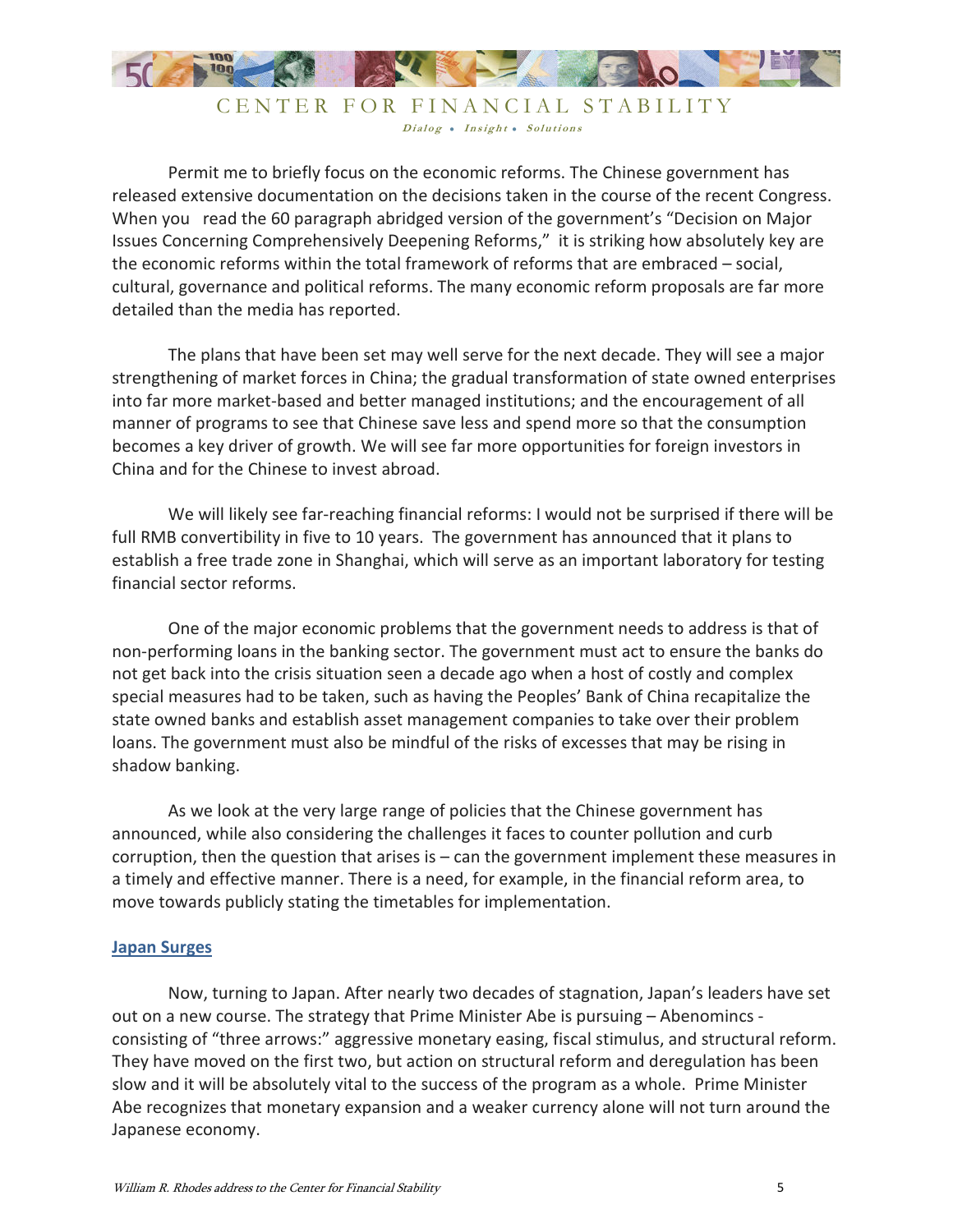

There is also concern that the rapid weakening of the Japanese currency will have negative effect on the exports of its neighbors, notably South Korea and China. It could also cause problems with the very important trade agreement, the Trans-Pacific Partnership (TPP), which the United States is promoting.

A sustainable revival of growth will demand far-reaching structural reforms. The government needs, for example, to assist Japanese business to become more competitive and this calls for long overdue deregulation. Then, a national energy strategy is required, especially given the public concerns about nuclear power. Importantly, fundamental structural and social policies need to be addressed – sooner rather than later – as the budget consequences of an aging Japanese population are considered.

A difficult issue at the center of budget management in Japan is debt. The current debt to GDP ratio is the highest of any developed country in the world and it is approaching 240%. Although Japanese institutions and individuals hold an exceptionally high level of government debt, at approximately 90% - the highest among developed industrial economies – the debt overhang needs to be addressed. This is important to place banking and the economy on a sounder long-term footing. In this context I believe the government is right to press ahead with a consumption tax rise from 5% to 8%, which is scheduled to be approved next March.

#### **Euro-zone Challenges**

Now, let me turn to the area of the world economy where the problems are the most complicated, where solutions remain elusive, where the lessons from my book that I mentioned earlier have largely been ignored at great cost – the 17-member country euro-zone.

The European authorities and many economists have been suggesting in recent months – and too much of the media has been echoing their views – that the euro-zone is on an economic recovery path. I have disagreed. I have long suggested that at best the region was moving from recession to stagnation, with Germany being an exception.

But, this underestimates the depths of the difficulties. Let me highlight them for you:

-- on growth - GDP rose by 0.1% in the euro area during the third quarter of 2013, compared with the previous quarter's annual rate of 0.3%. With such minimal growth nobody should be complacent.

The details underscore the malaise: when we look at third quarter numbers, compared to the second quarter of this year we see a GDP gain of just 0.3% for Germany and a gain of 0.2% for Portugal, plus 0.1% for Spain and for the Netherlands, while there was a decline of 0.1% for France; minus 0.1.% for Italy, – and while the European statistical office has not yet obtained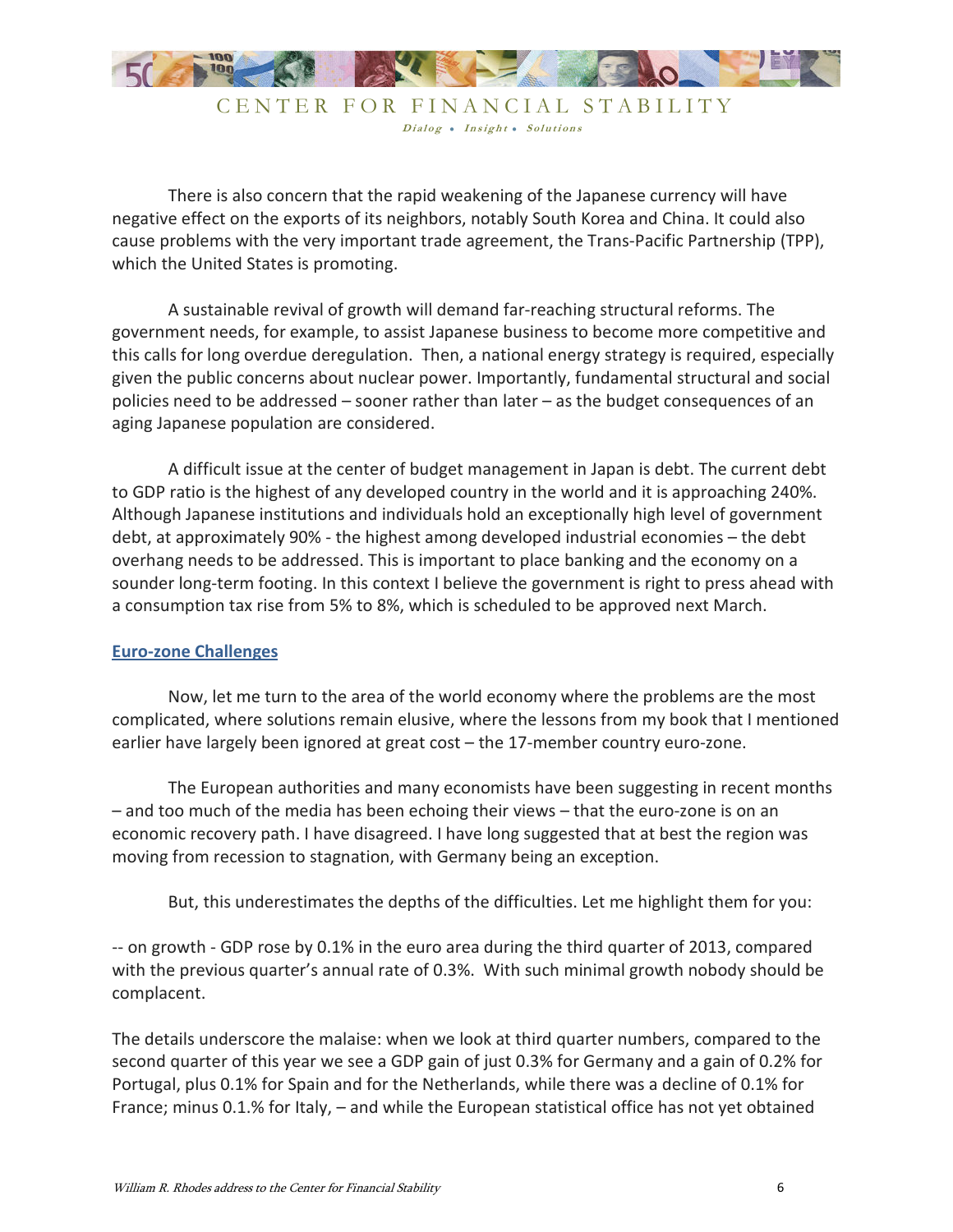

the latest preliminary data for Greece it is bound to be significantly in the minus zone once more. Greece is in its sixth year of recession – it is in a depression.

-- on unemployment: according to latest Eurostat report the rate in October was 12.1% - down slightly from 12.2% in September, but up from 11.7% in October 2012. The euro-zone has about 19.3 million people out of work. The youth unemployment rate has now reached 24.4% so that there are about 3.6 million young persons under 25 without jobs. In Spain about 57% of young people are out of work, while in Greece the number is 60% and in Italy it is over 41%. In a number of countries we are looking at a decade of grim prospects for young people.

-- on inflation: the euro-zone's annual inflation rate in October was 0.9%, up slightly from 0.7% in October and down from an annual rate of 2.2% in November of last year. Concerns about deflation are now significant.

-- on banking: despite a great deal of policy discussion, it remains far from clear that all member countries agree to banking union, to providing overall power to the European Central Bank and to accepting a common resolution approach. Agreement by all 17-member countries is very important and urgent as it is a key factor in moving from stagnation to growth. They are already one year behind schedule on launching supervision under the ECB. A common resolution system, if it does get concluded, is not seen as starting before 2018. Let me emphasize that delays on banking union translate into real costs to the health of the financial sector and its ability to lend to business. This is particularly important for small-and –medium sized enterprises, SMEs, who are key job creators.

As you look across the landscape of euro-zone policy discussion you see only one bright light and it is shining from the European Central Bank. Despite opposition, Mario Draghi did force through an interest rate cut recently - I have been saying for more than a year now that the ECB needed to take this action. Further, an additional rate cut will probably be necessary.

Mario Draghi has also announced that the central bank is prepared if needed to undertake a further LTRO program – these Long-Term Refinancing Operations have been encouraged by the IMF. These operations provide banks with more long-term loans to keep money market interest rates low.

ECB efforts to reduce interest rates and to pursue some other policy actions have faced opposition at times from the strongest power in the region, Germany. Constructive leadership by Germany is going to be essential to restore confidence in the prospects for the euro-zone economy.

The euro may indeed be too strong in terms of the dollar to enable European business to boost its competitiveness in world markets. Export growth will be a vital component for reviving growth in the euro-zone beyond Germany.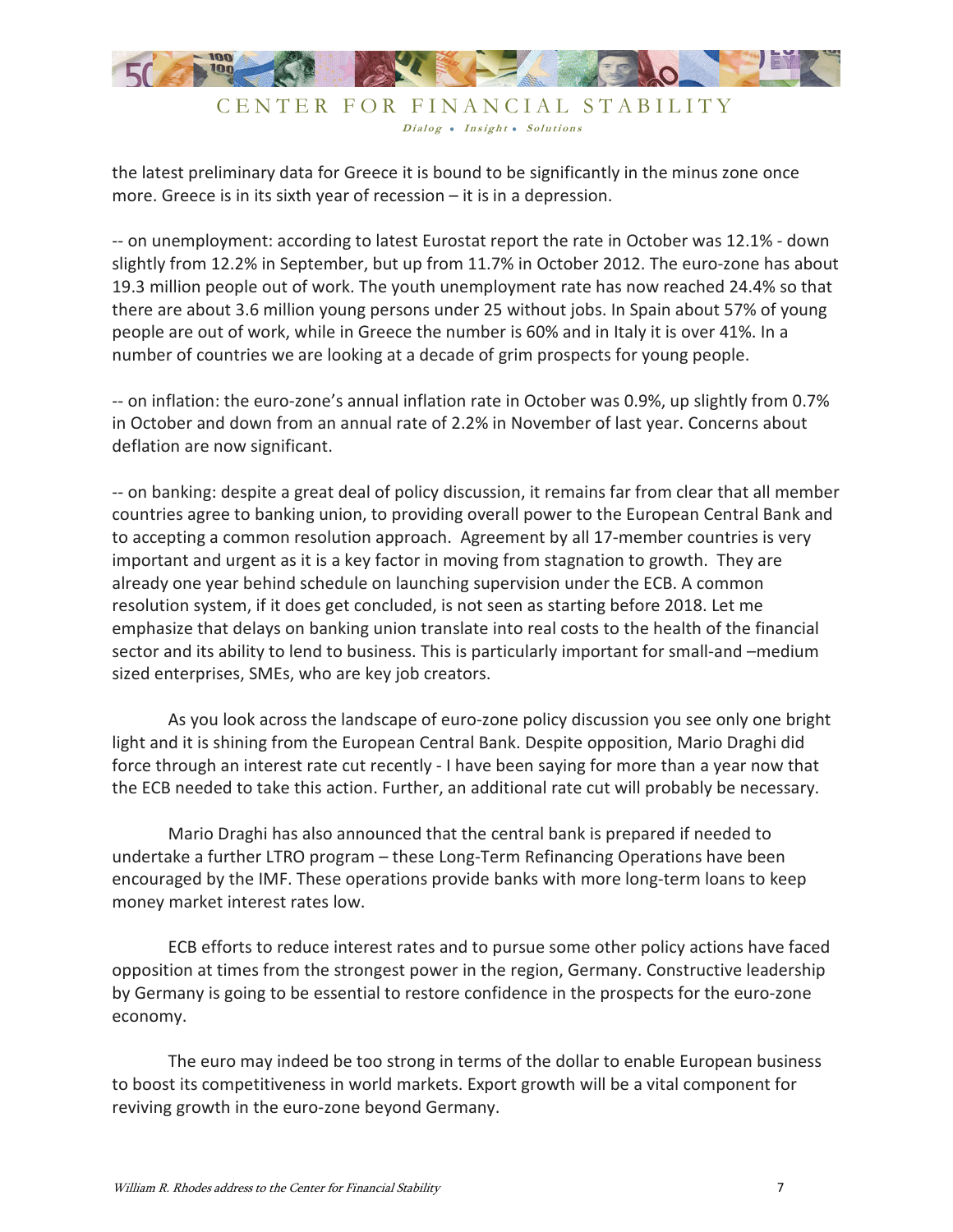

The euro-zone story brings to the fore all the lessons of the past debt crises that were ignored:

- The risks of contagion from Greece were dismissed by the authorities;
- those same authorities were unwilling to engage private sector creditors early;
- the decision to put off difficult policy actions has been a continuous characteristic of how Brussels has worked;
- the failure to recognize that the objective of securing growth is the key to restoring public confidence and securing support for the necessary tough reforms;
- strong leadership has been absent when it comes to putting in place in a timely fashion the euro-zone-wide policies that are now so essential.

#### **Banking Issues**

Now, as a final comment, let me turn to banking issues in general. Trust in banks here and abroad remains low. The solutions cannot rest alone in more and more regulation. I believe that the U.S. banks are in improved health, while their European counterparts overall have not recapitalized to the same degree. Therefore, the stress tests that will be pursued by the ECB are going to be important.

More generally, permit me to draw your attention to a brand new report from the Group of 30 – "New Paradigm: Financial Institution Boards and Supervisors." In this report my G30 colleagues and I underscore the need for a new paradigm in relationships between supervisors and boards of directors.

We believe that there needs to be a far greater emphasis on dialogue between supervisors and boards, where expert judgment by both sides – rather than mandated compliance checklists – are central. This means upgrading in many cases the quality of both supervisors and boards. It means a far tougher oversight of crucial issues of systemic risk, including reputational risk. It also means heightened attention to bank culture, with an emphasis here too on risk culture, and transparency.

I believe that a deficiency or failure of culture, with its impact on reputation, can be as destabilizing to an institution as problems of capital or liquidity. Considering culture together with governance and business strategy is an essential part of forward-looking supervision.

My hope is that our approach will be widely discussed so that we move away from the preoccupation with more rules and regulations and strengthen attention on actual reform implementation and performance. The global banking system is still vulnerable and no effort should be spared to strengthen its safety and soundness.

Thank you.